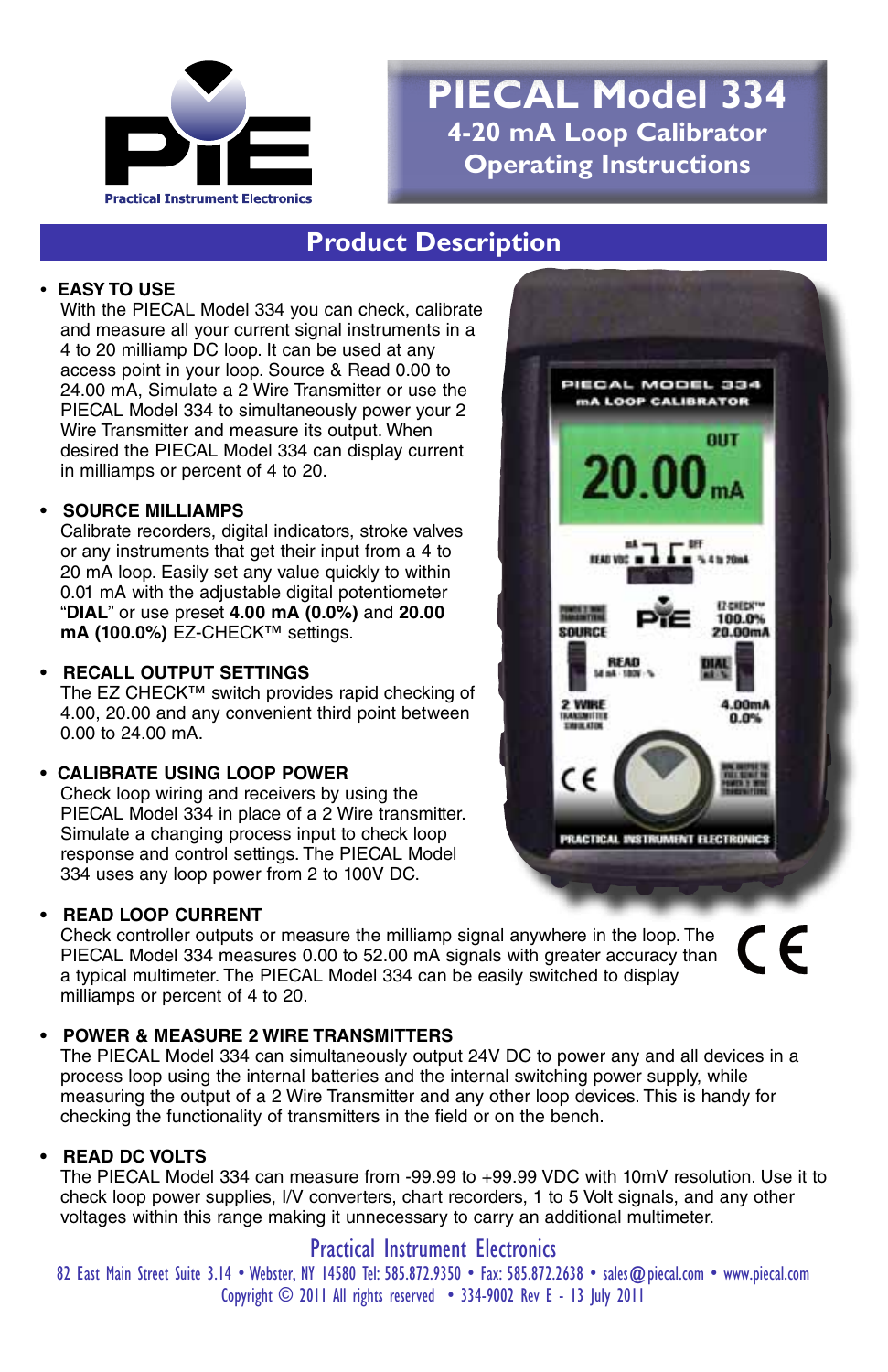## **Basic Operation**



#### q **POWER SWITCH**

Select **"mA"** to display and calibrate in milliamps. Select **"% 4 to 20 mA"** to display and calibrate in percent. Select **"READ VDC"** to read volts DC. Return the slide switch to the **"OFF"** position when not in use.

#### **Note:**

Percent mode can also be used with chart recorders, valves or current trips that display in percent.

|  | $100.0\% = 20.00 \text{ mA}$ |
|--|------------------------------|
|  | $75.0\% = 16.00 \text{ mA}$  |
|  | $50.0\% = 12.00 \text{ mA}$  |
|  | $25.0\% = 8.00 \text{ mA}$   |
|  | $0.0\% = 4.00 \text{ mA}$    |

To convert from Milliamps to Percent: Percent =  $(Milliamps - 4) / 0.16$ 

To convert from Percent to Milliamps: Milliamps = Percent /  $6.25 + 4$ 

### w **SOURCE / READ / 2 WIRE SWITCH**

Select **"SOURCE"** to output in milliamps or percent.

Select **"READ"** for reading in milliamps or percent.

Select **"2 WIRE"** to simulate a 2 Wire Transmitter.

#### **<b>(3) FZ-CHECK™ SWITCH**

Instantly output 4.00 mA or 20.00 mA by moving the EZ-CHECK™ switch to the **"4.00mA" / "0.0%"** position or **"20.00mA" / "100.0%"** position. For fast three point checks select the **"DIAL"** position. The PIECAL Model 334 will remember the last **"DIAL"** value, even with the power off.

Note: The same **"DIAL"** value is stored for both mA and %. The recalled value will be displayed in the units selected.

#### **4** DIAL KNOB

Turn the knob to adjust output level. Turn clockwise to increase the output, counter clockwise to decrease the output.

#### **5 EXTERNAL POWER JACK (Not Shown)**

When used in conjunction with the optional AC Adaptor, the external power jack will eliminate the drain on your batteries. This is very handy for applications that require extended use of the PIECAL Model 334. Please see the section on Accessories for ordering information.

**Note:** This feature does not charge the batteries, it only supplies power to the PIECAL Model 334.

#### **CHANGING BATTERIES**

Low battery is indicated by **"BAT"** on the display. Approximately one to four hours of typical operation remain before the 334 will automatically turn off. To change the batteries; remove the rubber boot, remove the battery door from the back of the unit by sliding the door downward. This will allow access to the battery compartment. Replace with four (4) "AA" 1.5V batteries being careful to check the polarity. Place the battery door back on the unit and replace the rubber boot.

**Note:** Alkaline batteries are supplied and recommended for maximum battery life and performance.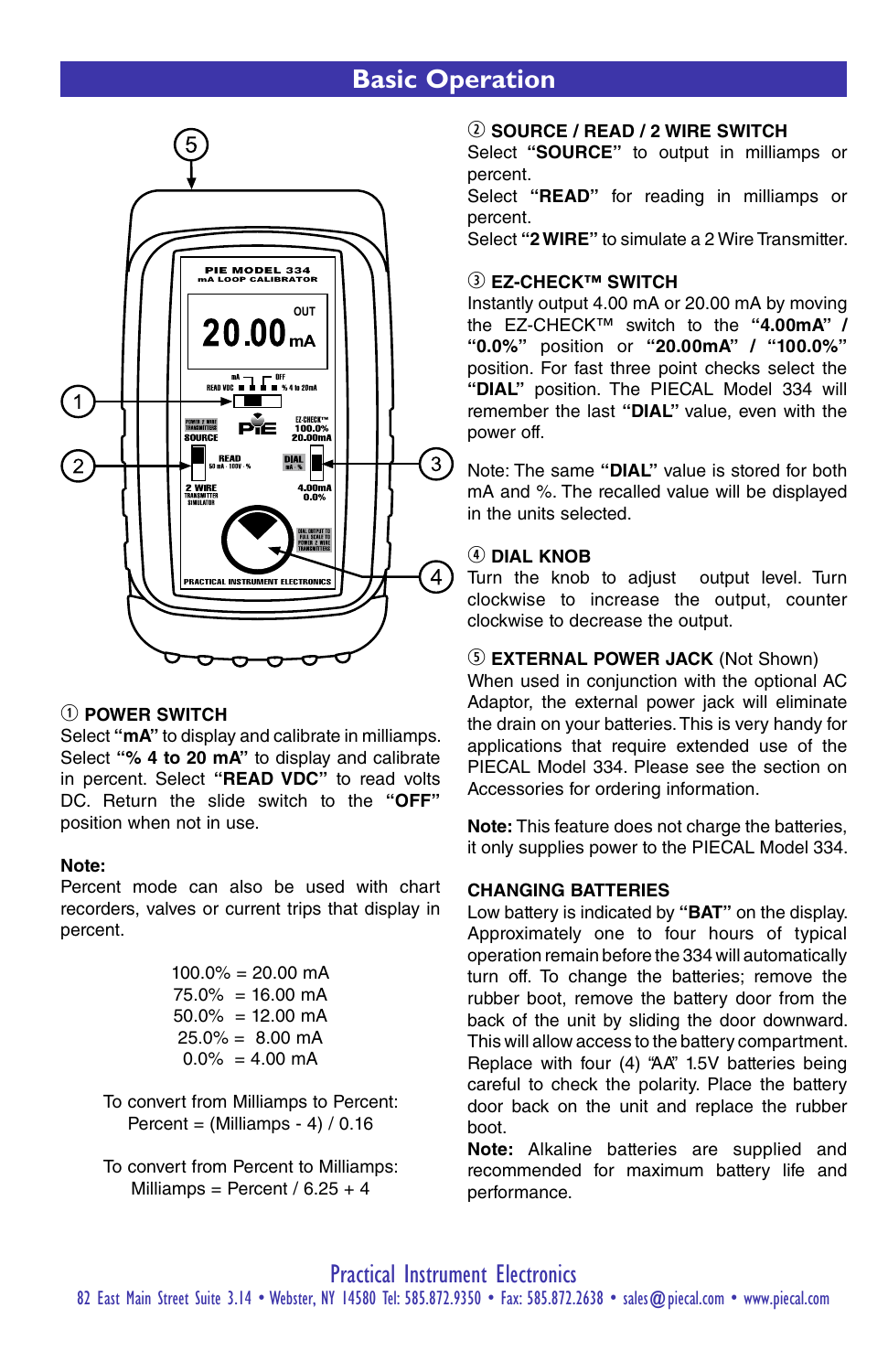## **Sourcing Milliamps**

### **mA OUT, % OUT (Percent of 4 to 20 mA)**

Choose this function to provide an output from 0.00 to 24.00 milliamps. The compliance voltage is a nominal 24 VDC to provide the driving power to your milliamp receivers.

- 1) Disconnect one or both input wires from the device to be calibrated.
- 2) Select "mA" or "% 4 to 20mA" with slide switch  $\Omega$ .
- 3) Select "SOURCE" using slide switch  $Q$ .
- 4) Connect the output leads of the PIECAL Model 334 to the inputs of the device being calibrated, making sure to check polarity. Red lead to the plus (+) input and black lead to the minus (-) input.

The output is adjusted by turning knob  $\Phi$ while the  $FZ-CHFCK^{TM}$  switch  $\widetilde{3)}$  is in the "DIAL" position, or the current can be set at the fixed points of 4.00mA (0.0%) or 20.00mA (100.0%) with switch  $\mathcal{D}$ .



## **Reading Milliamp Outputs**

#### **READ mA, READ % (Percent of 4 to 20 mA)**

Choose this function to measure from 0.00 to +52.00 milliamps or -25.0 to 300.0%.

- 1) Open the current loop at any convenient point along the signal path.
- 2) Select "mA" or "% 4 to 20mA" with slide switch  $(1)$ .
- 3) Select "Read" using slide switch  $\Omega$ .
- 4) Connect the red input lead (+) of the PIECAL Model 334 to the more positive point of the break and the black input.

Signals below 0 mA or open circuits are indicated by 0.00 mA (-25.0%) on the display. Signals above 52 mA are current limited by protection circuitry.

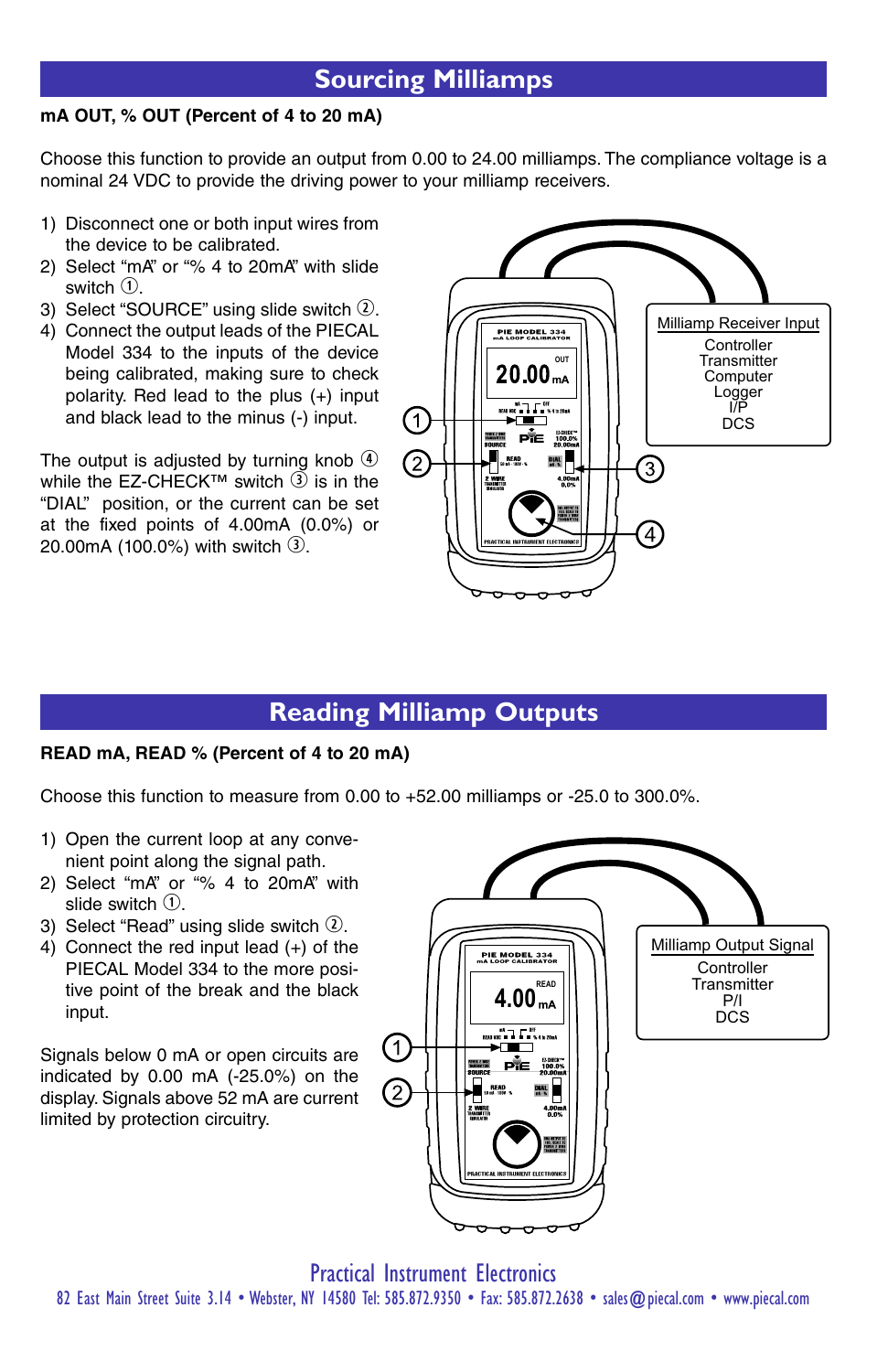## **Simulate 2-Wire Transmitters**

#### **2 Wire mA, 2 Wire % (Percent of 4 to 20 mA)**

Choose this function to simulate a 2 Wire Transmitter output from 0.00 to 24.00 milliamps. Operates in loops with power supply voltages from 2 to 100 VDC



- 1) Disconnect one or both input wires from the device to be calibrated.
- 2) Select **"mA"** or **"% 4 to 20mA"**  with slide switch  $\textcircled{1}$ .
- 3) Select **"2 WIRE"** using slide switch  $\Omega$ .
- 4) Connect the red input lead of the PIECAL Model 334 to the plus (+) input of the field connections and the black lead to the minus (-).

Loop current is adjusted by turning knob  $\Phi$  while the EZ-CHECK™ switch  $\circled{3}$  is in the "DIAL" position, or the current can be set at the fixed points of 4.00mA (0.0%) or 20.00mA  $(100.0\%)$  with switch  $\Omega$ .

### **Power & Measure 2-Wire Transmitters**

#### **mA OUT, % OUT (Percent of 4 to 20 mA)**

Choose this function to simultaneously supply power to a 2 Wire Transmitter while displaying the 4 to 20 mA output of the transmitter.

- 1) Disconnect one or both input wires from the device to be calibrated.
- 2) Select **"mA"** or **"% 4 to 20mA"** with slide switch  $\mathcal{D}$ .
- 3) Select "SOURCE" using slide switch 2.
- 4) Turn the knob  $\left( \widehat{A} \right)$  clockwise several times until full scale output (24.00 mA/125.0%) is obtained (this can be verified by clipping the output leads together and checking that the display indicates **"FULL SCALE"**).
- 5) Connect the red source lead of the PIECAL Model 334 to the plus (+) input of the device and the black source lead to the minus (-).



The PIECAL Model 334 supplies a nominal 24 volts DC at 24 mA to the 2 Wire Transmitter. The current passed by the transmitter will be accurately displayed by the PIECAL Model 334. Calibrate the transmitter in the usual manner and disconnect the PIECAL Model 334.

Practical Instrument Electronics 82 East Main Street Suite 3.14 • Webster, NY 14580 Tel: 585.872.9350 • Fax: 585.872.2638 • sales@piecal.com • www.piecal.com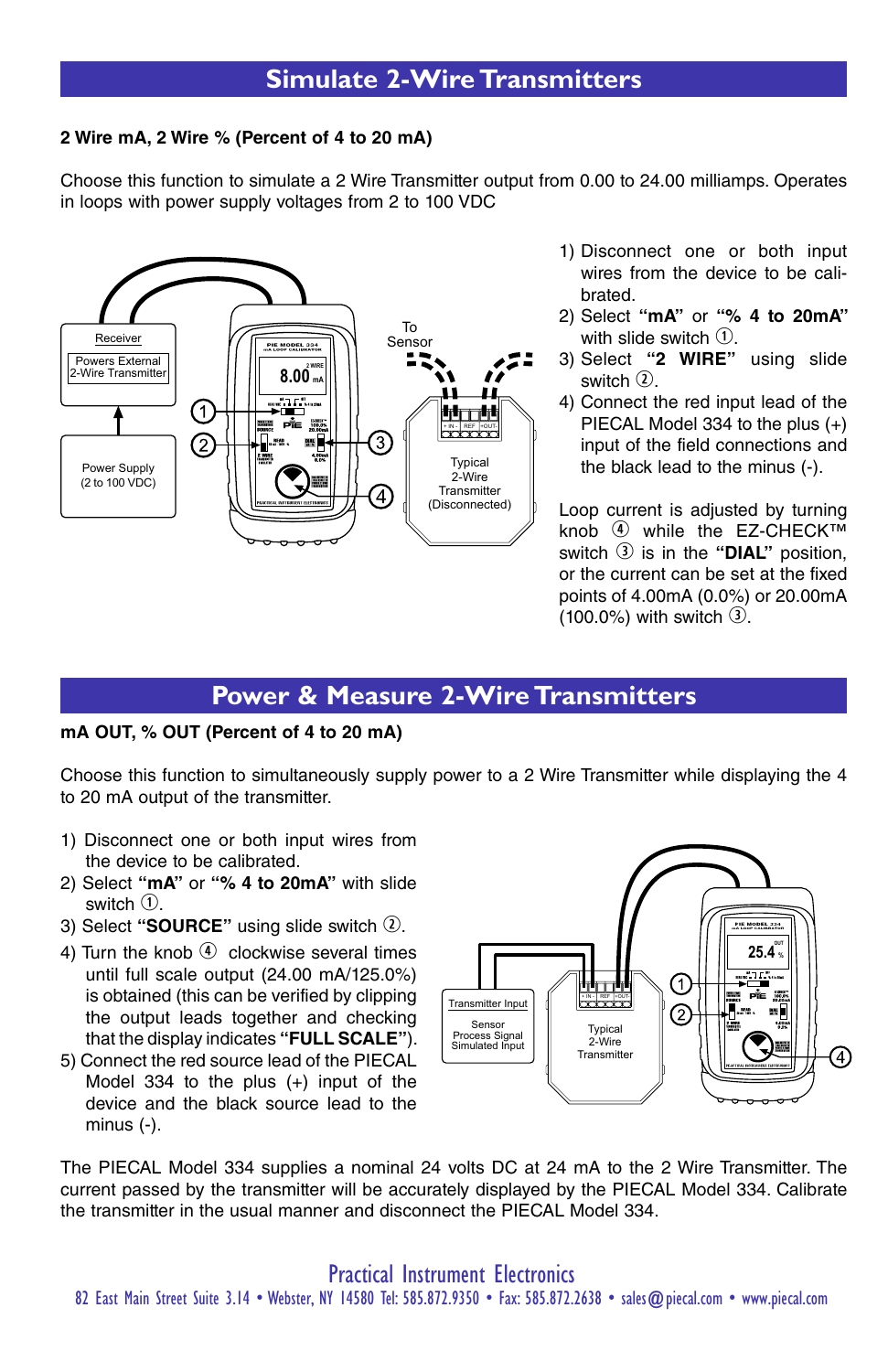### **READ V**

Choose this function to measure from -99.99 to +99.99V DC.

- 1) Select "**READ VDC**" with slide switch  $\mathcal{D}$ .
- 2) Connect the red (+) and black (-) leads of the PIECAL Model 334 across the voltage source to be measured.

Any DC voltage from -99.99 to +99.99 volts may be measured. Loop power supplies, signal voltages at receivers, batteries and transmitter voltage drops may be measured. Signals exceeding ±99.99 VDC will be indicated by OVRLD on the display.



## **Application Notes**

### **OUT OF RANGE SIGNALS**

Signals below 0 mA or open circuits are indicated by 0.00 mA (-25.0%) on the display. Signals above 52 mA are current limited by protection circuitry to approximately 54 mA.

#### **KEEPING THE PROCESS GOING**

When an instrument in a critical control loop develops a problem it is important to maintain control of the process. The PIECAL Model 334 can be substituted for a faulty controller or transmitter to provide temporary manual control of the process. One technician takes manual control of the process while a second technician retrieves, installs and configures a replacement instrument.

### **OPEN LOOPS**

The display will indicate 0.00 mA or -25.0% if there is an open loop or if the polarity is reversed. Check all the connections in the loop or try reversing the leads.

#### **POWER TRANSMITTER**

Adjusting the SOURCE output to full scale supplies a nominal 24V DC to power a 2 Wire Transmitter while simultaneously displaying the 4 to 20 mA output of the transmitter.

#### **READ MILLIAMPS**

Select READ milliamps by moving slide switch  $\Omega$  to "mA" or "% 4 to 20mA" and moving slide switch  $(2)$  to "READ". Place the PIECAL Model 334 in the loop in series with the current to be measured.

#### **SOURCE MILLIAMPS or 2-WIRE SIMULATOR**

Select "SOURCE" using slide switch  $Q$  to output from 0.00 to 24.00 milliamps using the PIECAL Model 334's internal power source. This will provide 24V DC. Select "2-WIRE" to control the current in loop that is using an existing power supply. To change the output current adjust the dial knob  $\Phi$ . Turning clockwise will increase the output value, turning counter-clockwise will decrease the output value. The output is adjustable in all EZ-CHECK™ positions. When returning to the "4.00mA"/"0.0%" and "20.00mA"/"100%" positions they will always return to 4.00 (0.0%) and 20.00 (100.0%) mA. This method is superior to keypad units. The zero and full scale positions can be adjusted smoothly making easy valve end stop testing, trip point testing, alarm testing, etc. There is virtually no overshoot/undershoot and no automated modes that need to be learned.

#### **READ DC VOLTS**

Select "READ VDC" using slide switch  $\odot$  to read volts DC. Clip the leads across the voltage to be measured.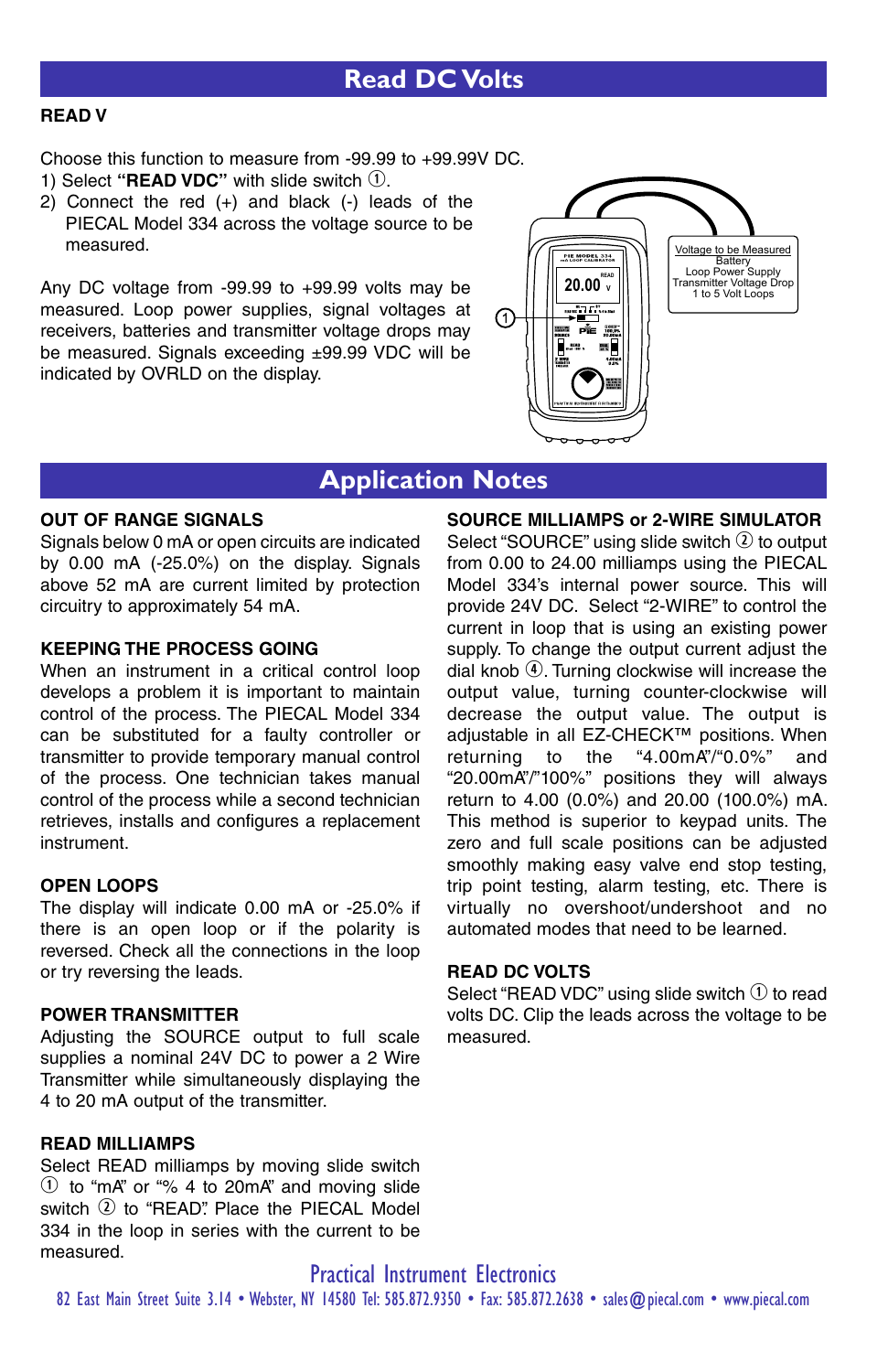## **Application Notes**

#### **SETTING UP VALVES**

When setting up a valve it is important to correctly set the end stops. Use the PIECAL Model 334 wo supply the 4 to 20 mA control signal to stroke the valve. Select "SOURCE" and the PIECAL Model 334 will use the internal power source fpr outputting current or switch to 2-WIRE SIMULATOR to stroke a valve using any pre-existing installed loop power supply as the power source.

Example:

- 1) Disconnect the 4-20 mA control wires from the Current-to Pressure (I/P) converter or the actuator.
- 2) Connect the PIECAL Model 334 following the connection diagrams on the prevous pages for Simulate 2-Wire Transmitters
- 3) Move the EZ-CHECK<sup>™</sup> switch <sup>3</sup> to "4.00 mA"/"0.0%" and adjust the fully closed stop on the actuator.
- 4) Turn the PIECAL Model 334's knob  $\Phi$  slowly counterclockwise and verify that the actuator and valve don"t move. Repeat steps 3 & 4 until no movement is detected.
- 5) Move the EZ-CHECK<sup>™</sup> switch **①** to **DIAL** and quickly back to "4.00 mA"/"0.0%" then turn the PIECAL Model 334's knob  $\Phi$  clockwise. The actuator and valve should begin to move.
- 6) Move the EZ-CHECK<sup>™</sup> switch  $\circled{3}$  to "20.00 mA"/"100.0%" and adjust the fully open stop on the actuator.
- 7) Turn the PIECAL Model 334's knob  $\Phi$  slowly clockwise and verify that the actuator and valve don"t move. Repeat steps 6 & 7 until no movement is detected.
- 8) Move the EZ-CHECK™ switch **①** to **DIAL** and quickly back to **"20.00 mA"/"100.0%"** then turn the PIECAL Model 334's knob counterclockwise. The actuator and valve should begin to move.

**Accessories**

**AC ADAPTOR (200 to 240 VAC) Part No. 020-0100 AC ADAPTOR (100 to 120 VAC) Part No. 020-0101 Ni-MH 1 Hour Charger w/4 Ni-MH AA Batteries Part No. 020-0103**

### **Guarantee**

The Practical Instrument Electronics PIECAL Model 334 is guaranteed to be a functional replacement for the Altek Model 334 or Altek Model 334A as described in the product comparison. Claims under this guarantee can be made by returning the equipment prepaid to our factory. The equipment will be repaired, replaced, adjusted or money back at our option. The liability of Practical Instrument Electronics (PIE) is restricted to that given under our guarantee. No responsibility is accepted for damage, loss or other expense incurred through sale or use of our equipment. Under no condition shall Practical Instrument Electronics, Inc. be liable for any special, incidental or consequential damage.

## **Warranty**

Our equipment is warranted against defective material and workmanship (excluding batteries) for a period of three years from the date of shipment. Claims under warrantee can be made by returning the equipment prepaid to our factory. The equipment will be repaired, replaced or adjusted at our option. The liability of Practical Instrument Electronics (PIE) is restricted to that given under our warrantee. No responsibility is accepted for damage, loss or other expense incurred through sale or use of our equipment. Under no condition shall Practical Instrument Electronics, Inc. be liable for any special, incidental or consequential damage.

Practical Instrument Electronics 82 East Main Street Suite 3.14 • Webster, NY 14580 Tel: 585.872.9350 • Fax: 585.872.2638 • sales@piecal.com • www.piecal.com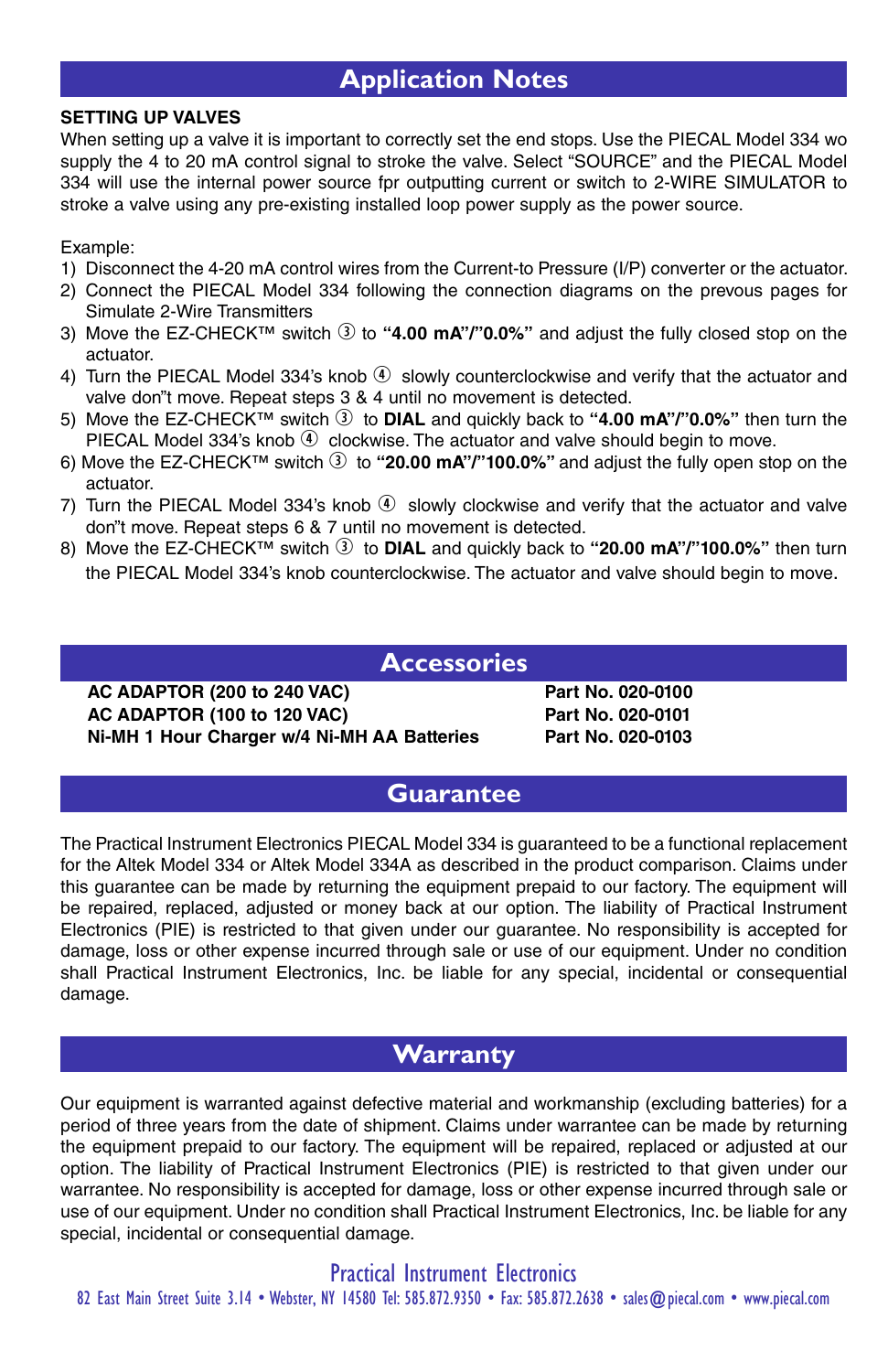# **PIECAL 334 Specifications**

## (Unless otherwise indicated all specifications are rated from a nominal 23 °C, 70 % RH for 1 year from calibration)

| General                                |                                                                                                  |  |
|----------------------------------------|--------------------------------------------------------------------------------------------------|--|
| <b>Operating Temperature Range</b>     | -20 to 60 °C (-5 to 140 °F)                                                                      |  |
| Storage Temperature Range              | -30 to 60 °C (-22 to 140 °F)                                                                     |  |
| <b>Relative Humidity Range</b>         | 10 % ≤RH ≤90 % (0 to 35 °C), Non-condensing                                                      |  |
|                                        | 10 % ≤RH≤ 70 % (35 to 60 °C), Non-condensing                                                     |  |
| <b>Size</b>                            | L=5.63 $\times$ W=3.00 $\times$ H=1.60 inches                                                    |  |
| Weight                                 | 12.1 ounces (including boot & batteries)                                                         |  |
| <b>Batteries</b>                       | Four "AA" Alkaline 1.5V (LR6)                                                                    |  |
| <b>Optional AC Adaptors</b>            | 120 VAC 50/60 Hz [Part # 020-0100]                                                               |  |
|                                        | 240 VAC 50/60 Hz [Part # 020-0101]                                                               |  |
| Optional NiMh Rechargeable battery kit | 120 VAC for North America Only; charger, four NiMh<br>batteries, AC & DC cords [Part # 020-0103] |  |
| Low Battery                            | Low battery indication with nominal I hour of operation<br>left                                  |  |
| Protection against misconnection       | Over-voltage protection to 135 vrms (rated for 30 seconds)<br>or 240 vrms (rated for 15 seconds) |  |
| <b>Display</b>                         | High contrast backlit graphic liquid crystal display with<br>0.413" (10.5 mm) high digits        |  |

| Read mA                                    |                                                                                                      |  |
|--------------------------------------------|------------------------------------------------------------------------------------------------------|--|
| 334 Ranges and Resolution                  | 0.00 to 52.00 mA Full Span OR -25.0 to 300.0% of 4-20 mA                                             |  |
| Accuracy<br>Below 24.01mA<br>Above 24.00mA | $\leq \pm$ (0.05 % of 24.00 mA) ( $\pm$ 0.01 mA)<br>$\leq \pm$ (0.05 % of 52.00 mA) ( $\pm$ 0.03 mA) |  |
| Voltage burden                             | $\leq$ 2V at 50 mA                                                                                   |  |
| Overload/Current limit protection          | 54 mA nominal                                                                                        |  |
| <b>Battery</b> life                        | $\geq$ 125 Hours nominal                                                                             |  |